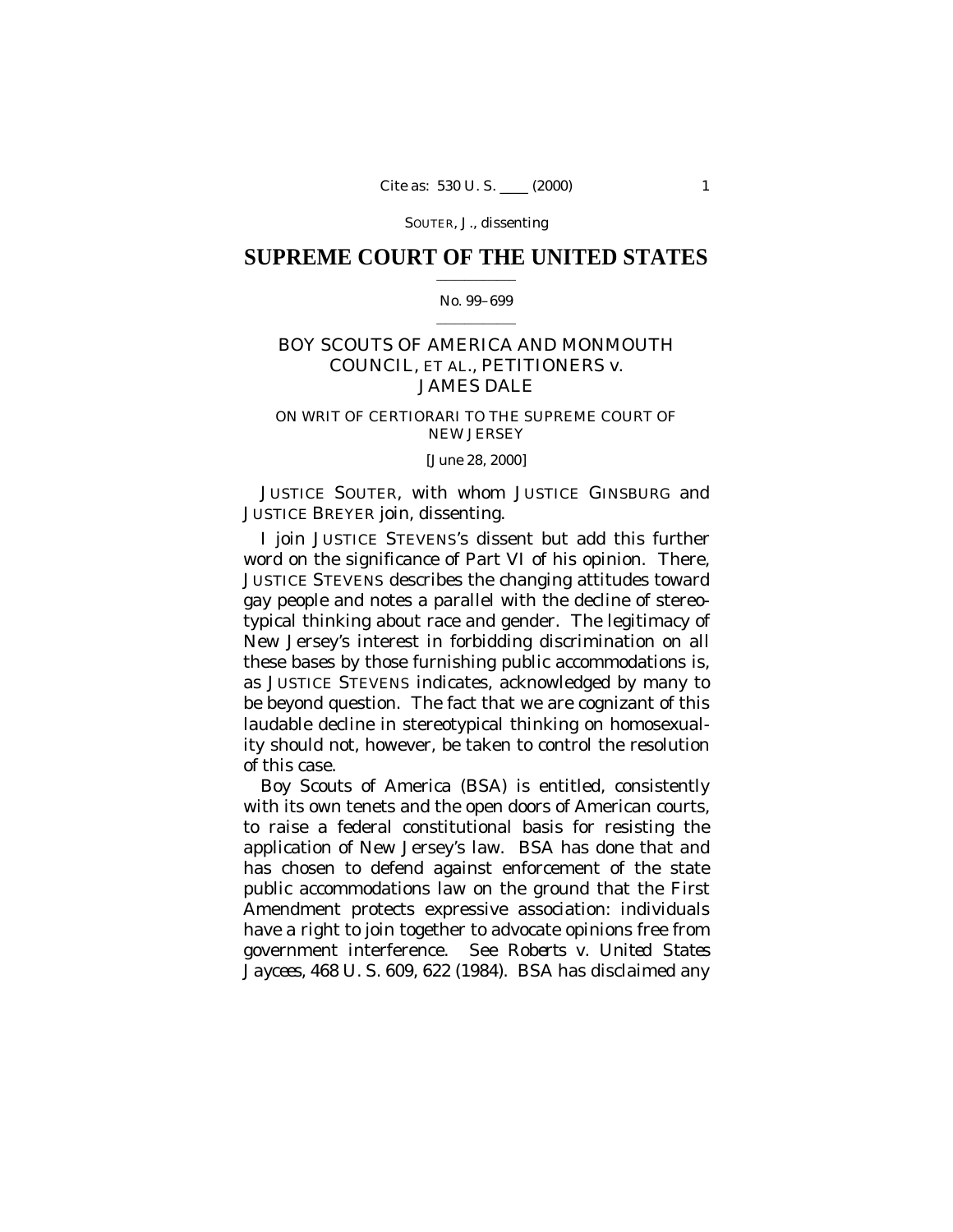#### SOUTER, J., dissenting

argument that Dale's past or future actions, as distinct from his unapologetic declaration of sexual orientation, would justify his exclusion from BSA. See Tr. of Oral Arg. 12–13.

The right of expressive association does not, of course, turn on the popularity of the views advanced by a group that claims protection. Whether the group appears to this Court to be in the vanguard or rearguard of social thinking is irrelevant to the group's rights. I conclude that BSA has not made out an expressive association claim, therefore, not because of what BSA may espouse, but because of its failure to make sexual orientation the subject of any unequivocal advocacy, using the channels it customarily employs to state its message. As JUSTICE STEVENS explains, no group can claim a right of expressive association without identifying a clear position to be advocated over time in an unequivocal way. To require less, and to allow exemption from a public accommodations statute based on any individual's difference from an alleged group ideal, however expressed and however inconsistently claimed, would convert the right of expressive association into an easy trump of any antidiscrimination law.\*

If, on the other hand, an expressive association claim has met the conditions JUSTICE STEVENS describes as necessary, there may well be circumstances in which the antidiscrimination law must yield, as he says. It is certainly possible for an individual to become so identified with a position as to epitomize it publicly. When that position is at odds with a group's advocated position,

——————

<sup>\*</sup>An expressive association claim is in this respect unlike a basic free speech claim, as JUSTICE STEVENS points out; the later claim, *i.e.* the right to convey an individual's or group's position, if bona fide, may be taken at face value in applying the First Amendment. This case is thus unlike *Hurley* v. *Irish-American Gay, Lesbian and Bisexual Group of Boston, Inc.,* 515 U. S. 557 (1995).